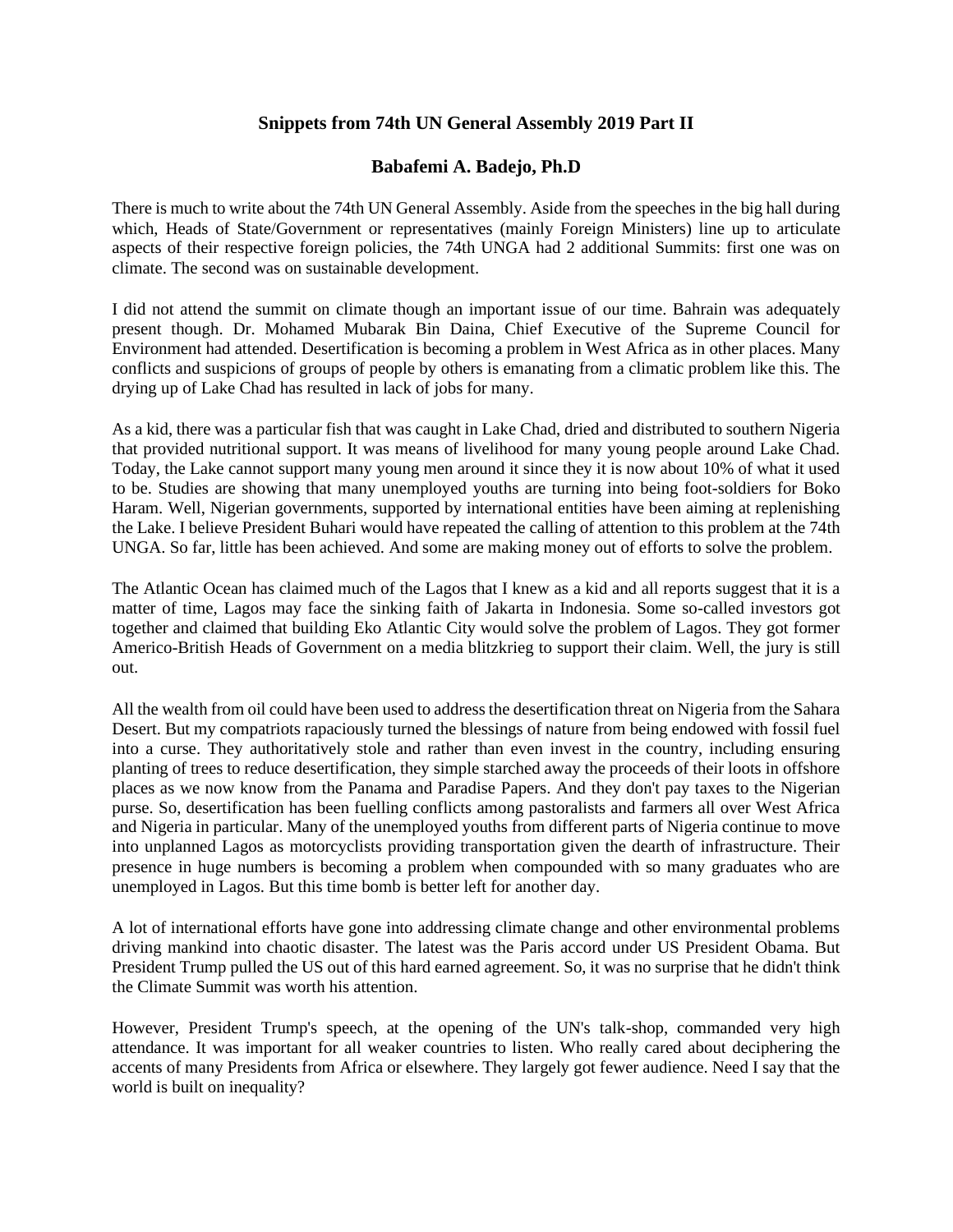I chose to watch a reasonable portion of the live streaming of President Trump's speech using my smartphone. He was more presidential in the delivery. Will he or will he not meet the Iranian President who initially had complained about delay in the US Government issuing him Visa under the UN HQ Agreement and had stated that he may not attend but finally showed up. I cannot swear that they did not meet. In diplomacy, you never know details of what happens behind closed doors. As my Liberian friends would normally quip: "you no inside, you no know".

However, I will rather be less ambitious and share on aspects of my stay in New York as Bahrain made me part of humanity's annual pilgrimage to the United Nations. This pilgrimage is ostensibly in the quest for peace and development. I say ostensibly because many go there for other things and not quest for peace and development.

The Bahrainis, as should be the case for all countries, are much interested in the Sustainable Development Goals (SDGs). This is a UN Agenda to ensure better lives on planet earth by 2030. Bahrainis use SDGs as guide for state planning and policies. For them, it is not just a UN mantra. In actual fact, HRH Prince Khalifa bin Salman Al Khalifa, the Prime Minister of Bahrain, not only named his Foundation after Sustainable Development, he gives bi-annual prizes on sustainable development. This prize of \$200,000 was first won by a Burkinabe organisation, followed by a Brazilian one and the 3rd recipient was Prof. Anna Tibaijuka of Tanzania who was UN Under-Secretary-General for Habitat. The fourth winner of the 2018 version was none other than Ban Ki-moon who received the award in Manama, Bahrain last year.

In effect, I joined my Bahraini friends to attend the General Assembly Summit on SDGs. This was my first event. It was a full hall with many Heads of State and/or Government in attendance. I don't remember seeing the tall President from Nigeria though. But I saw his official photographer.

I had, been involved with Bahrainis and other international friends under the leadership of Sheikh Hussam bin Esa Al Khalifa, in preparing for the second session of the Bahrain Visions Forum (BVF). The BVF was held over sumptuous lunch at the Delegates Dining Room on the 4th Floor in the UN Building. I will save the information on the elaborate security arrangements at the UN even to get to the dining room for another day. The event was held on September 26, 2019 from 13:00 to 15:00.

The event brought together about 150 participants, including Foreign Ministers of UN member states, to listen to Minister Al Mutawa, the Bahrain Cabinet Affairs Minister as he presented the speech of HRH, the Prime Minister of Bahrain.

Bahrain, pulling its weight during 73rd UNGA, had sponsored the declaration by the UNGA of April 5 of every year as International Conscience Day. This resolution passed overwhelmingly without dissent. The speech of HRH, the Prime Minister of Bahrain understandably stressed this important achievement and linked it to the the theme of the 2nd session of the BVF. The theme was to explore the values that are necessary to make progress on the 17 SDGs. This is strategically important for humanity. If we can know the positive values that make countries like Bahrain move forward, then we can share with laggard countries. However, I hasten to note that sharing such need not result in positive impact. As they say, you can take a horse to the river but you cannot force it to drink.

The Foreign Minister of Bahrain Sheikh Khalid bin Ahmed bin Mohammed Al Khalifa in his opening remarks at the BVF detailed the efforts of Bahrain in meeting challenges of the country on SDGs. He also shared information on their achievements on the SDGs.

What are the SDGs?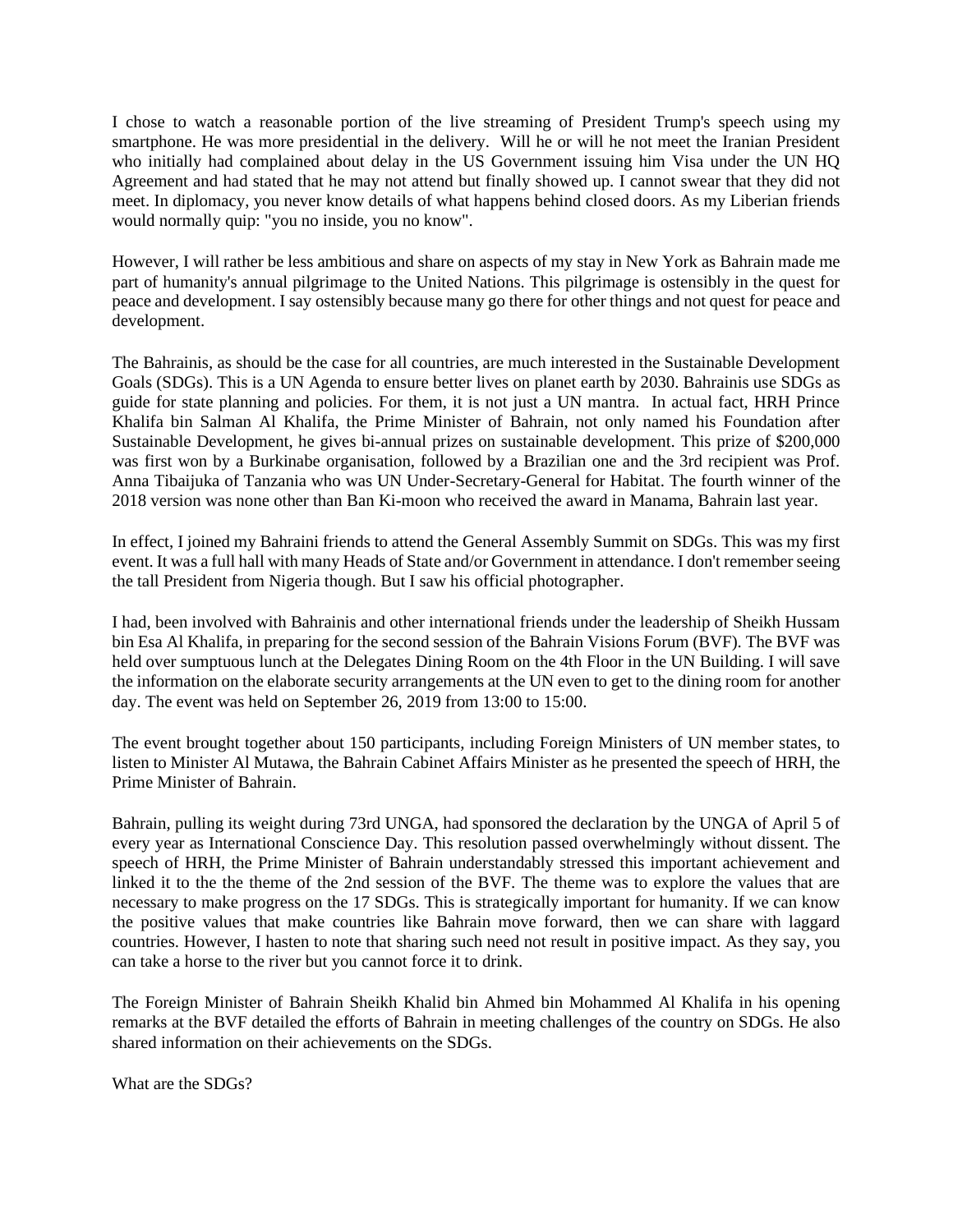1. End Poverty in all its form Everywhere

2. End Hunger, Achieve Food Security and Improved nutrition and promote sustainable agriculture

3. Ensure Healthy Lives and Promote Well-Being for all at all Ages

4. Ensure Inclusive and Equitable Education and Promote Lifelong Learning Opportunities for All

5. Achieve Gender Equality and Empower All Women and Girls

6. Ensure Availability and Sustainable Management of Water and Sanitation for All

7. Ensure Access to Affordable, Reliable, Sustainable and Modern Energy for All

8. Promote Sustained, Inclusive and Sustainable Economic Growth, Full and Productive Employment and Decent Work for All

9. Build Resilient Infrastructure, Promote Inclusive and Sustainable Industrialization and Foster Innovation

10. Reduce Inequality within and Among Countries.

11. Make Cities and Human Settlements Inclusive, Safe, Resilient and Sustainable

12. Ensure Sustainable Consumption and Production Patterns

13. Take Urgent Action to Combat Climate Change and Its Impacts

14. Conserve and Sustainably Use the Oceans, Sea and Marine Resources for Sustainable Development

15. Protect, Restore and Promote Sustainable Use of Terrestrial Ecosystems, Sustainably Manage Forests, Combat Desertification, and Halt and Reverse Land Degradation and Halt Biodiversity Loss

16. Promote Peaceful and Inclusive Societies for Sustainable Development, Provide Access to Justice for All and Build Effective, Accountable and Inclusive Institutions at All Levels

17. Strengthen the Means of Implementation and Revitalize the Global Partnership for Sustainable Development.

Jonathan Granoff, President of the Global Security Institute, in his capacity as moderator outlined the importance of some values for SDGs. These included: honesty, accountability, the rule of law, and reliance on empirical facts arising from science.

Nobel Laureate in Economics and Director of the Center for Sustainable Development, Prof. Jeffrey Sachs had been requested to lead a discussion on values that are essential for meeting the SDGs. But rather than speak on this, he addressed himself to climate change and the impact of environmental problems on the gulf region, coastal low lying areas etc, stressing the need to bring the earth's temperature down if we are to avoid catastrophy. This is a very important problem. But the Prof set himself a different question than he was asked. I guess one is entitled to do that if you are a Nobel Laureate, Adviser to many countries as well